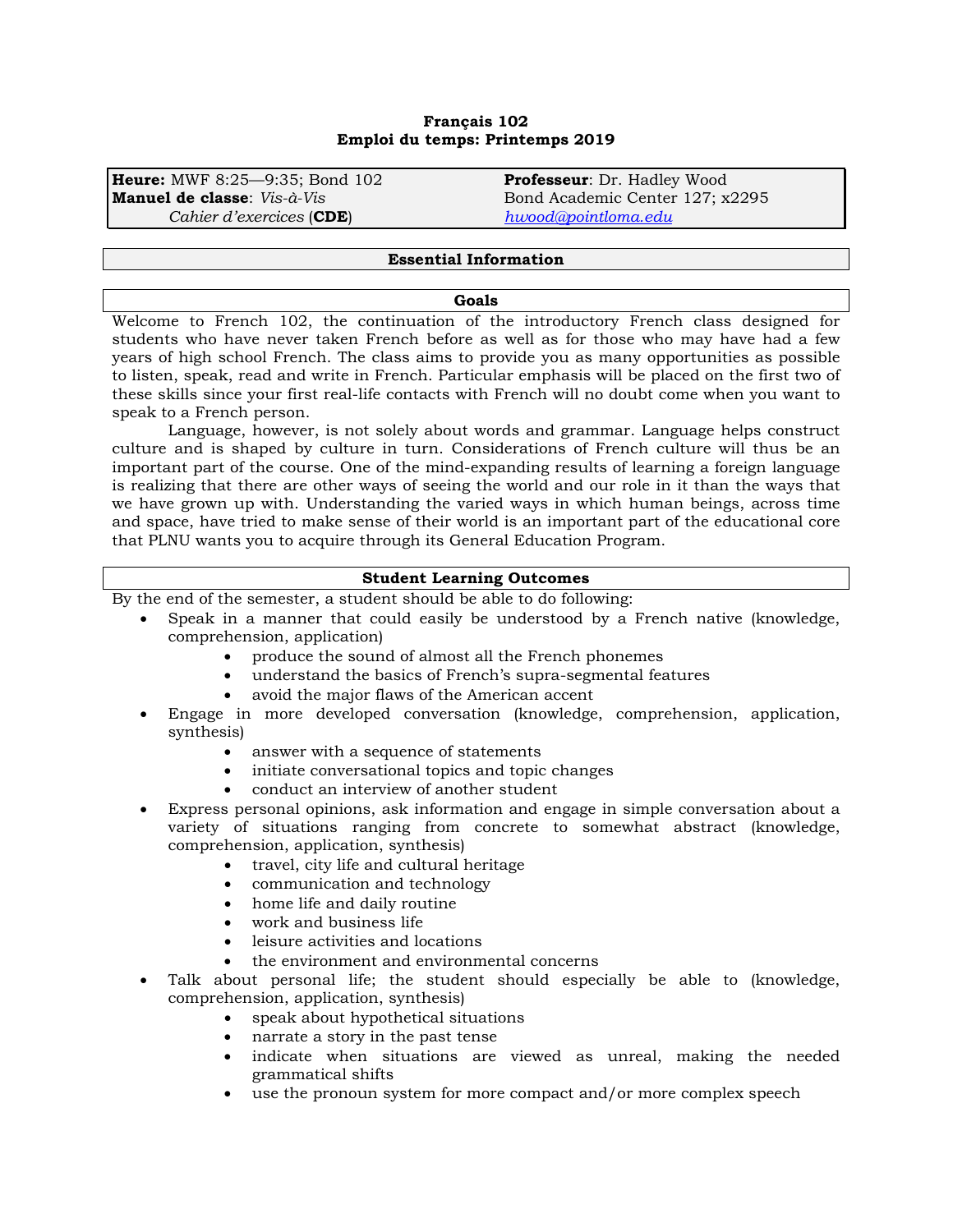• make comparisons

# **LJML Student Learning Outcomes**

The Department of Literature, Journalism and Modern Languages has adopted the following student learning outcomes for departmental courses as a whole.

**DLOs (Department Learning Outcomes)** (The items in italics represent the outcomes towards which the course is specifically geared.)

- 1. Students will demonstrate the skills necessary for effective research, writing, and oral communication in various genres and media.
- 2. Students will display interpretive, analytical, and critical skills developed through the close study and analysis of texts.
- *3. Students will demonstrate knowledge of diverse cultures and literary texts.*
- *4. Students will demonstrate knowledge of the nature, structure, and history of language.*
- *5. Students will develop redemptive social and spiritual engagement through studies of language, text, cultures, and media.*

This general education class works to fulfill primarily outcomes 3, 4, and 5. Like all other courses in the department, this course also is designed to help the student make progress towards the final outcome. In addition, as one the first courses in the French and Romance Language majors, this course is designed to help the student make the first steps towards completion of the following Program Learning Outcomes.

**French Language PLOs (Program Learning Outcomes)** (The items in italics represent the outcomes towards which the course is specifically geared.)

Students who complete the program in Spanish or French Language will be able to …

- 1. *write essays without significant errors of grammar, spelling or vocabulary usage* that would impede comprehension by a native speaker;
- 2. *comprehend the main idea* and most details of connected oral discourse by a native speaker on a variety of topics;
- 3. *converse in a participatory fashion* with a native speaker using a variety of language strategies to convey meaning;
- 4. interpret French language texts according to their cultural, literary and/or linguistic content;
- 5. *display knowledge of the nature and structure of language*;
- 6. discuss the influence of their own perspective on cultural interconnections through engagement with local, national or international communities.

# **Assignments and Activities**

In order to reach the course goals, the class will engage in the following activities:

- Class will be taught and run **entirely in French**. The best way to learn French is to hear it and speak it as much as possible.
- Activities (and testing) will be **as realistic as possible**. No one in France will ever ask you to fill in the blank during a conversation, so we will do as little of those activities as at all possible.
- There will be **no mid-semester exam** and the **final will only be worth 10%** of your grade. Since foreign language is best learned by making steady efforts over a continuous period of time, you will learn best if you are studying in a regular (preferably daily), disciplined manner. To have a mid-semester (or a final that is worth a large amount of your grade) is to encourage you to procrastinate studying until just before the mid-semester and the final. That method would not help you learn the language deeply. The **majority of your grade (80%)** will be based on **weekly grammar tests**,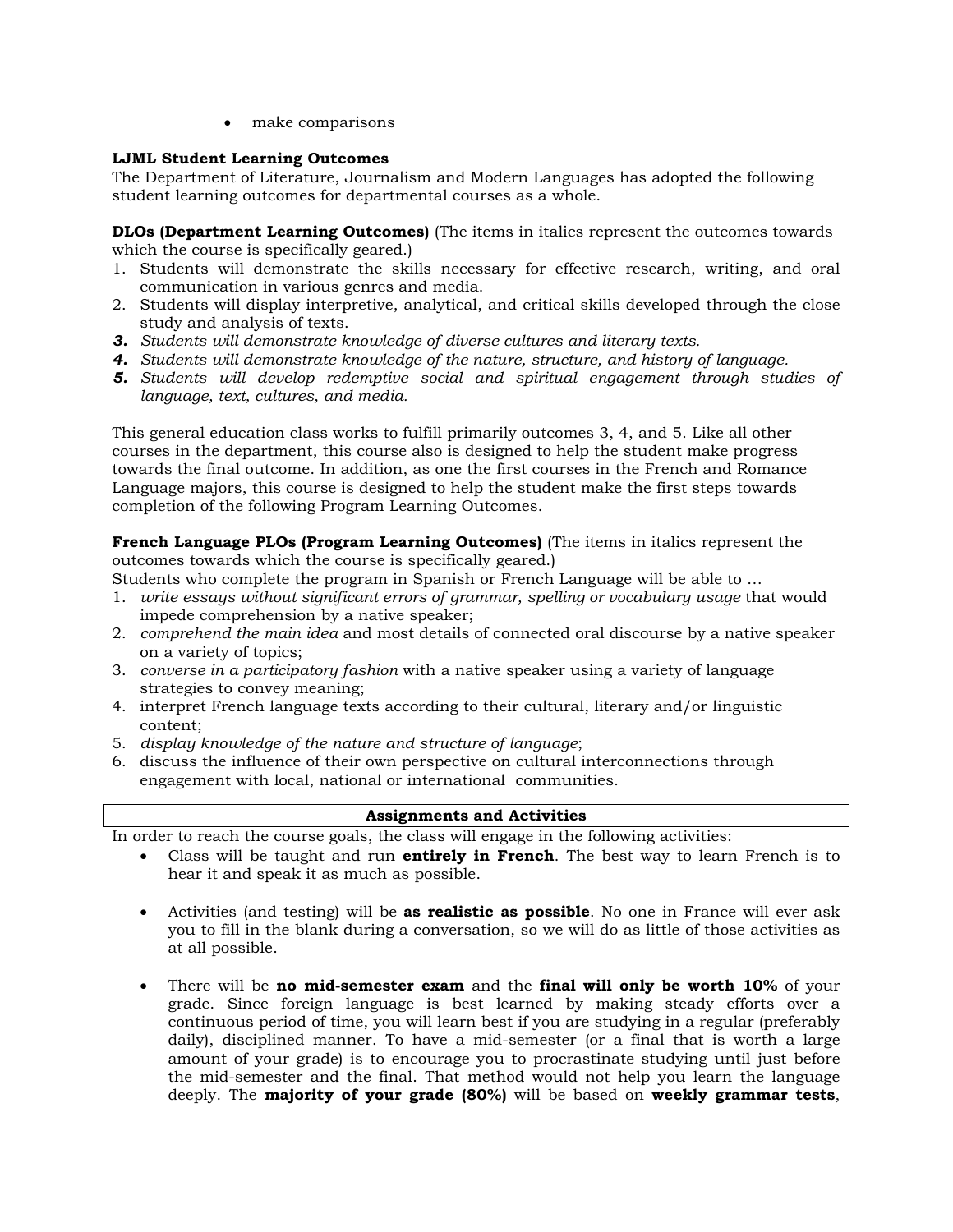regular **vocabulary tests** and **homework** which is designed to help you learn the grammar and vocabulary. Grammar is worth at least 35%, vocabulary at least 20% and homework at least 15%. The extra 10% of credit will be divided between the two elements that you do the best. You are encouraged to **concentrate on your strengths** in order to better learn French.

- In order to encourage you to study at the steady pace that will most benefit you, **35- 40% of your grade will be based on your average on a weekly exam** given on the first class day of each week. The exam will generally consist of 10 questions in French to be answered in French (**mimicking real life situations** as much as possible). Exams will always be cumulative because language is cumulative. The fact that we "cover" the verb *to be* in the first few weeks doesn't mean that we will never have to use it again! These major exams (*interrogations*) are given on Monday so that you will be sure to spend some time over the weekend looking over your French. Again, this is meant to encourage you to study in a way that will benefit your learning. Remember: the purpose of this course is to help you learn to communicate in French, not to generate a grade for your transcript.
- Vocabulary is worth **20-25% of your grade** and some class time will be spent in **vocabulary development and testing**. No matter how good your grammar, you can't say or understand much if you simply don't know words. As much as possible, we will **learn words in contexts of meaning** and we will practice them in similar ways. Vocabulary tests for a chapter will be progressive. When the first unit of a chapter is done, you will be tested on the vocabulary of that unit. When the second unit is done you will be tested on units 1 and 2. When the third unit is completed, you will be tested on units 1-3. Once the whole chapter is completed, you will have a vocabulary test on the whole chapter. The complete chapter test **will be counted double**, since it represents a much larger amount of vocabulary. These tests are clearly marked in the syllabus. This testing method is used because **frequent review is the best way to acquire vocabulary** in a foreign language, especially when you are exposed to that language only a few hours a week. Some low marks will be dropped before the quizzes are averaged at the end of the semester.
- Vocabulary quizzes will usually provide you a slight choice of words to be provided. You may be given 12 or 13 words from which to provide 10 definitions.
	- o Those able to define **more than 10 words** will receive extra credit.
	- o Anyone able to provide **more than one French word** for specific definitions will also receive extra credit.
- Although **homework** is not an end in itself (that is, it represents no inherent fulfilling of any real language-learning goal), it **is an important tool**. Always approach homework not as a chance to add to your grade, but as **a means of clarifying what you do and don't know**. Sometimes homework will force you to return to an explanation and read it more carefully or it may help you come to class with a precise question about how French actually works.
- **Homework is recorded as pass/fail only**, although it will be graded on a 10-point scale with point deductions based on linguistic comprehension, grammatical correctness, and understandability to a native speaker. Any homework receiving 8 or above will be considered passing and will earn .2 point towards the 15- to 20-point homework score. Grading in this manner represents the real way we assess language. Language does not need to be perfect in order to be excellent. But it does need to be good enough. Having homework counted as pass/fail and adding up to a total homework value thus puts less pressure on the student by not insisting on perfection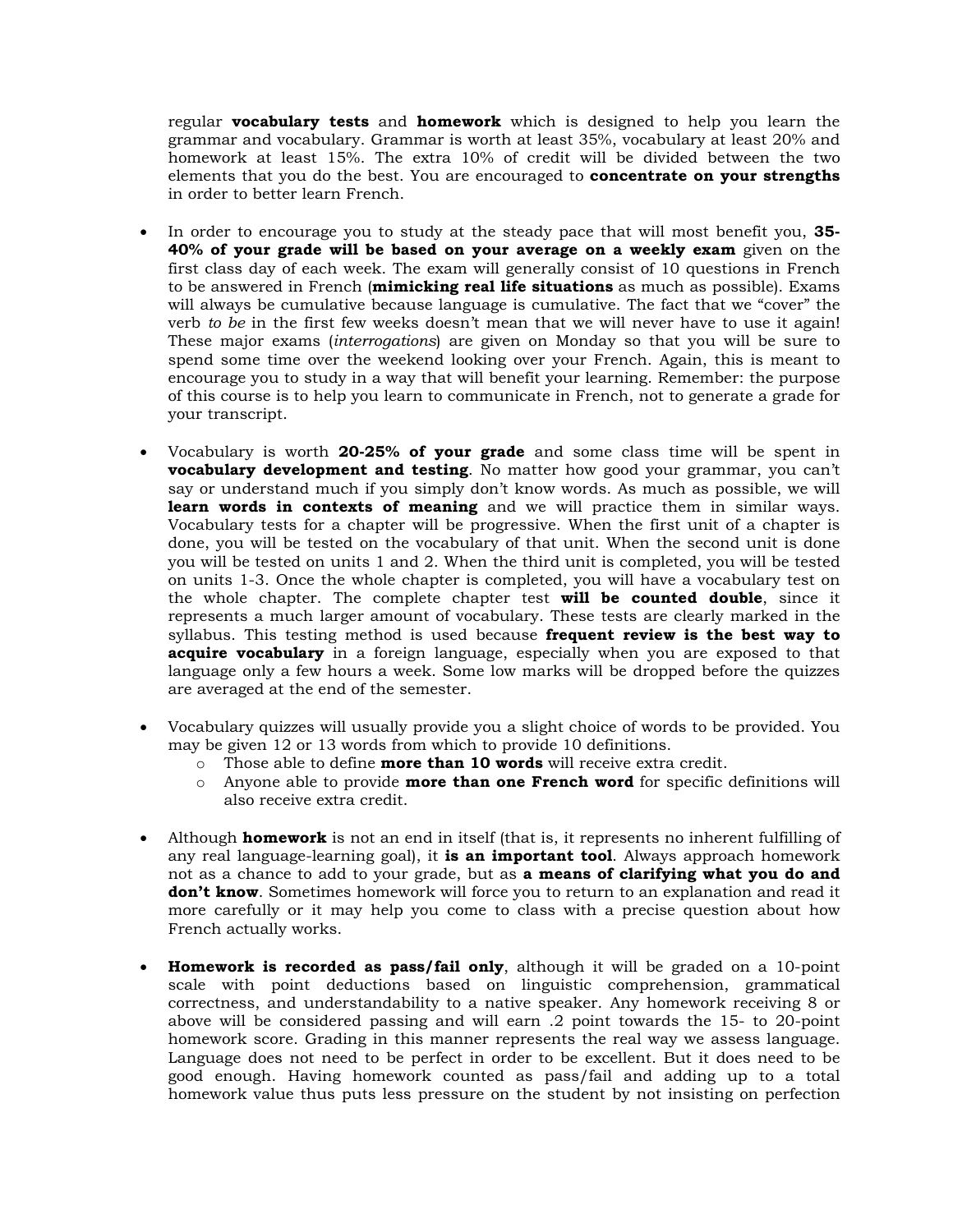for full credit; at the same time it puts more pressure on students to function adequately in all the language components, not just in some. We do not consider people excellent speakers if they can handle adjectives beautifully but can't use verbs.

• **Extra-credit assignments** are included as a **regular part of the course** and their due date or date of administration is clearly marked in the syllabus. Extra-credit work is **never given at the very end of the course**. The purpose of extra-credit work is to increase your learning, not to pad your grade. A set of exercises done hastily at the very end of the semester will do nothing to increase your deep, integrated learning and therefore will not be counted.

| Grades                                                                                        |            |  |  |  |
|-----------------------------------------------------------------------------------------------|------------|--|--|--|
| The grade will be computed by assigning the following values to each of the components of the |            |  |  |  |
| class:                                                                                        |            |  |  |  |
| interrogation average                                                                         | $35 - 40%$ |  |  |  |
| vocabulary quiz (contrôle) average                                                            | 20-25%     |  |  |  |
| homework average                                                                              | 15-20%     |  |  |  |
| participation                                                                                 | 10%        |  |  |  |
| final examination                                                                             | 10%        |  |  |  |
| All students whose grades are sufficiently secure at the end of the semester will be excused  |            |  |  |  |
| from taking the final.                                                                        |            |  |  |  |
|                                                                                               |            |  |  |  |

## **Tutor**

Tutoring is available if you need it. Tutoring is provided through the Academic Support Center and you can ask the ASC for further information. You can also ask Dr. Wood about other tutoring possibilities. Those students who receive below a 60 on a grammar quiz may raise their grade by 3 points by going over the quiz carefully with a registered French tutor **within the week following the quiz** (the tutor should sign the quiz to indicate that a tutoring session has occurred). Students who receive between 60 and 69 may raise their grade by 2 points in the same manner. Students who receive between 70 and 79 may raise their quiz grade by 1 point. Again, approach this as a learning opportunity, not just a way to pad your grade. Have the tutor help you figure out how you could have answered questions better. This will help you get better grades on the next *interrogation.*

## **Academic Accommodations**

All students are expected to meet the established standards for this course. Students with learning disabilities who may need accommodations should discuss options with the Academic Support Center **during the first two weeks** of class. The ASC will contact professors with suggested classroom needs and accommodations. Approved documentation must be on file in the ASC prior to the start of the semester.

## **Class Schedule**

The class schedule, provided at the end of this syllabus, includes 4 columns of information. Under **Date** is the date of class days. Under **En classe** are items to be covered in class for the corresponding day. In this column are included the scheduled grammar quizzes (**Interrogation**) and vocabulary quizzes (**Contrôle de Vocabulaire**). In the third column (**A étudier et lire**) are items in the book to be studied or read for that day. Items are listed by chapter and lesson number. Thus, 9:3 refers to Chapter Nine, the third lesson. In the last column (**A écrire**) are exercises from the Cahier d'Exercices (CDE) to be written and handed in for that date. These exercises are identified by **page number**.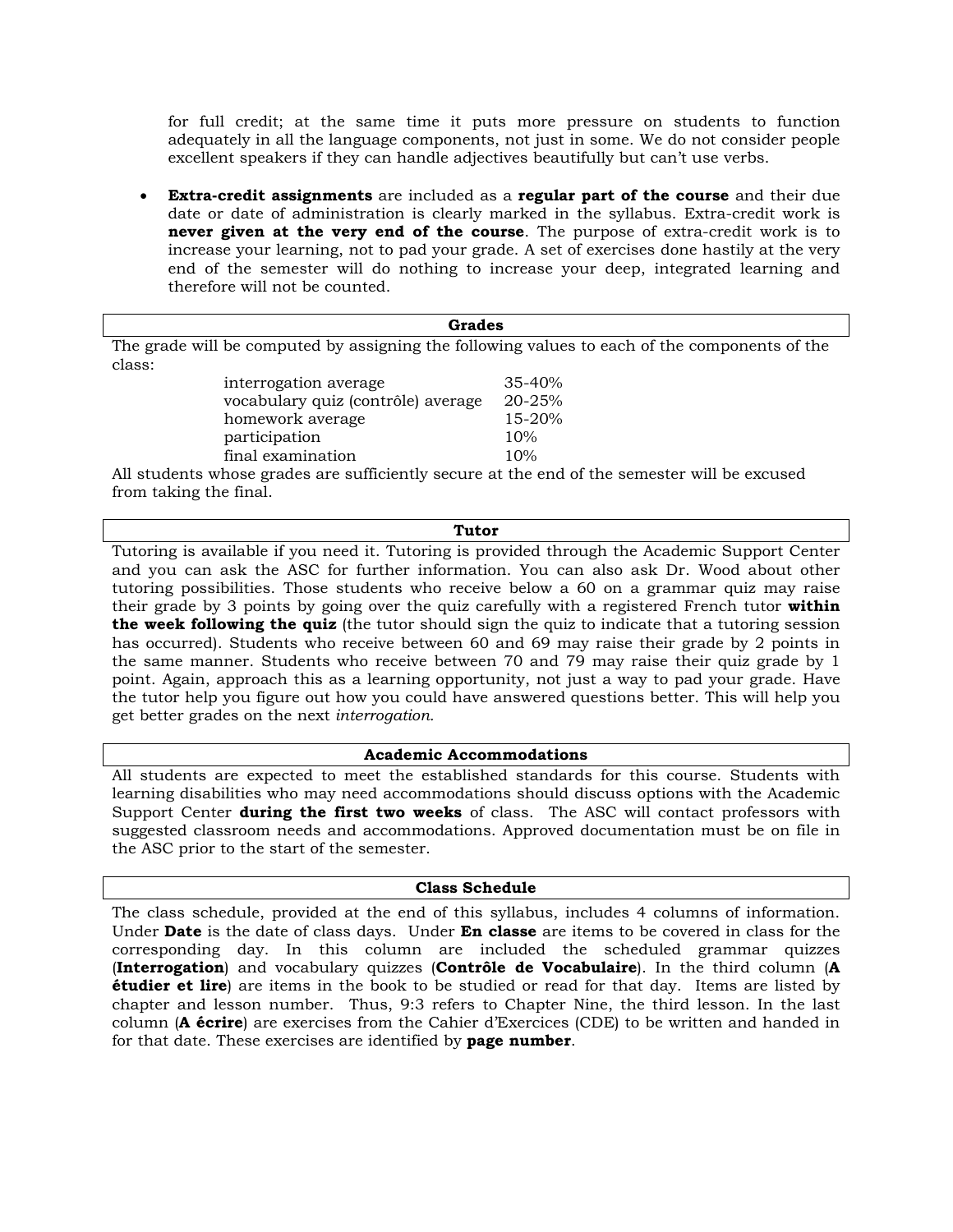Changes can be made in the class schedule at any time, at the discretion of the professor. Changes may be necessitated by illness or by instructional need. You are responsible to note all schedule changes.

#### **Requirements**

#### **Attendance and Participation**

Since this is a skill and performance class, you are expected to attend regularly and actively engage with the material. Whether present or absent, you are responsible for the material listed in the class syllabus as well as for any extra material (vocabulary, idioms, etc.) presented in class. So, if you miss class, get notes from another student and study the material in the book.

Class participation is measured by willingness to talk in class and to communicate as fully as possible. It is also measured by willingness to attend class regularly and to complete assignments. It reflects **co-operation** and **risk-taking**, not grammatical correctness. In real-life conversational settings, participation is precisely this—the willingness to try making yourself understood and understanding others.

## **Departmental Policy on Academic Honesty**

The Department of Literature, Journalism, and Modern Languages deems intellectual and academic integrity critical to academic success and personal development; therefore, any unethical practice will be detrimental to the student's academic record and more character. Students who present the work of others as if it were their own commit plagiarism. Presenting another's work as one's own includes, but is not limited to, borrowing another student's work, buying a paper, using the thoughts or ideas of others as one's own (using information in a paper without citation), and copying information from the Internet without citation. Plagiarized work will result in a failing grade for the assignment and possibly for the course. In either event, a written report will be filed with the department chair and the area dean. The dean will review the report and submit it to the Provost and the Vice President for Student Development. It will then be placed in the student's academic file.

#### **Interrogations**

Interrogations are given almost every Monday and are marked in the class schedule. **There are no make-ups**! A missed quiz counts as a zero. If you have an official excuse (doctor's note or family tragedy) for an absence, the zero is deleted. Such excuses need to be given to the professor within a few days of the absence. For an absence of more than three classes, you should contact me immediately. One low mark will be dropped from the interrogations before they are averaged at the end of the semester.

## **Grading of Interrogations**

Most interrogations consist of 10 questions. Each question is thus worth 10 points in a 100 point exam. The following values are normally assigned to the errors listed below when they occur in a 10-point question.

| serious misunderstanding of question | -5           |
|--------------------------------------|--------------|
| verb error (tense, form, person)     | -3           |
| misunderstanding due to vocabulary   | $-3$ to $-1$ |
| error in recent material             | -3           |
| faking comprehension                 | -3           |
| no object pronoun used               | -2           |
| error in masculine/feminine          | $-2$         |
| error in singular/plural             | $-2$         |
| americanism                          | $-2$ to $-1$ |
| wrong object pronoun                 | $-1$         |
| spelling error (non-obstructive)     | - 1          |
|                                      |              |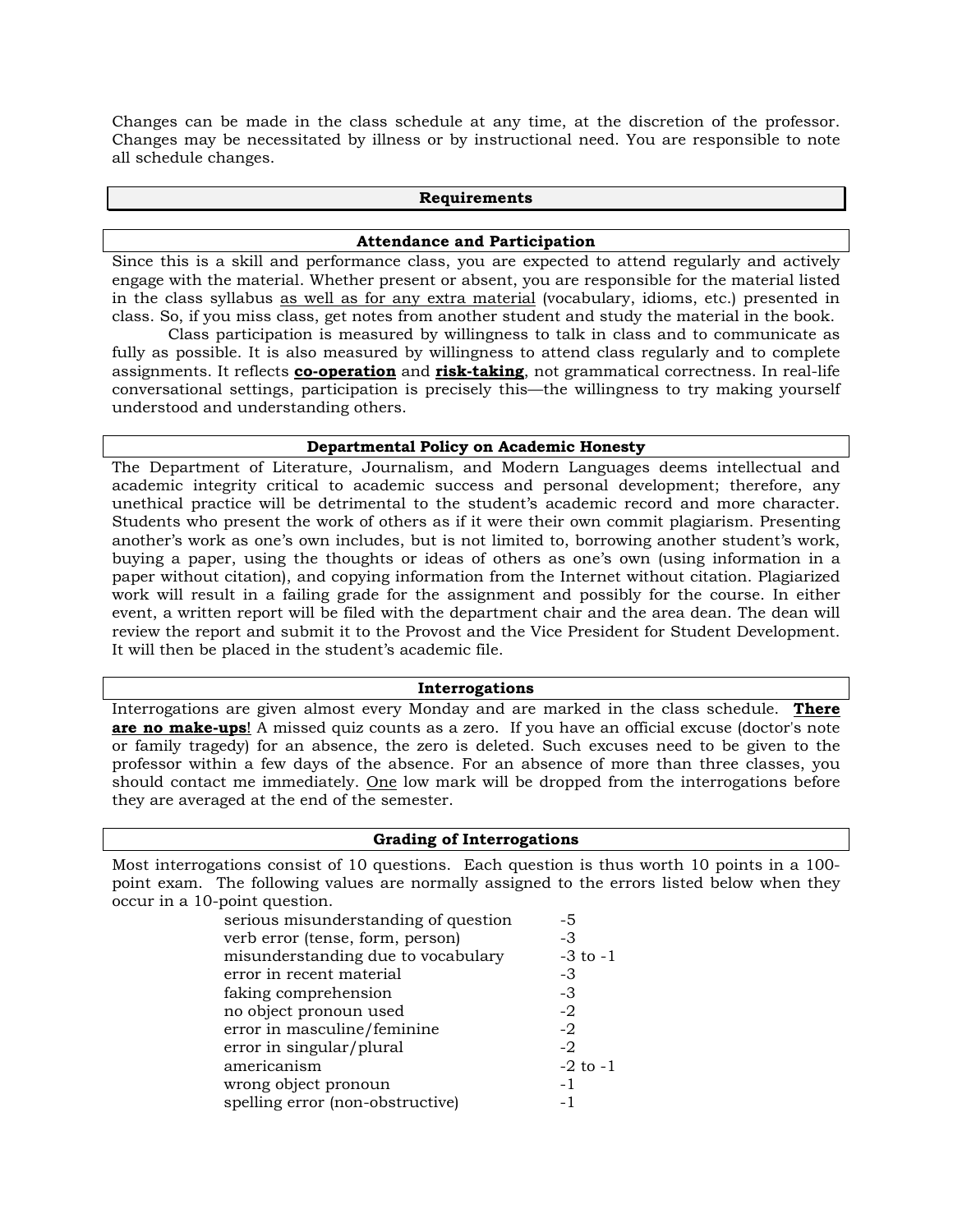No more than 10 points is ever deducted from a 10-point question. When a particularly idiomatic or communicative answer is provided, a  $+1$  or, more rarely a  $+2$ , may be given.

## **Vocabulary Quizzes**

The vocabulary quizzes given during the semester are also marked on the class schedule. At the end of the semester these 36 quizzes are averaged and the resulting average is counted as **20-25% of the final grade**. Three or four low marks will be dropped before the quizzes are averaged at the end of the semester. Vocabulary quizzes will usually provide you a slight choice of words to be provided. You may be given 12 or 13 words from which to provide 10 definitions. Those able to define more than 10 words will receive extra credit. Anyone able to provide more than one French word for specific definitions will also receive extra credit. Vocabulary quizzes for each chapter are cumulative, in order to encourage repeated study of vocabulary words, the best method for eventual integration of vocabulary into your own personal working dictionary.

## **Homework**

Late work will not be accepted for credit, though it will be corrected. Work is considered late if it is handed in after it has been handed back or discussed in class. Homework is to be turned in at the beginning of the class. No reminders will be provided since it is assumed that students are adults and that they have read the syllabus.

## **Extra Credit: Compositions**

Compositions count towards extra credit and thus can only help you. You are expected to write one full page (200 words) on the given topic. These compositions do not count towards the homework grade. However, an optional composition which receives **a 70 or higher** will receive extra credit ranging from .15 to .5 point to be added to the student's final grade. You are encouraged not to use a dictionary. Any words searched in a dictionary should be footnoted and the supposed English translation provided. This will allow me to support your work by clarifying vocabulary for you when needed.

## **Extra Credit: Aural Exercises**

A set of aural exercises will be done in class on the days announced in the syllabus. These tests can only help your grade. An aural exercise which receives a 75 or higher will receive extra credit ranging from .15 to .5 point to be added to the student's final grade. Exercises receiving less than 75 % will not change your grade at all. No one's final grade will be raised by more than 5 points total.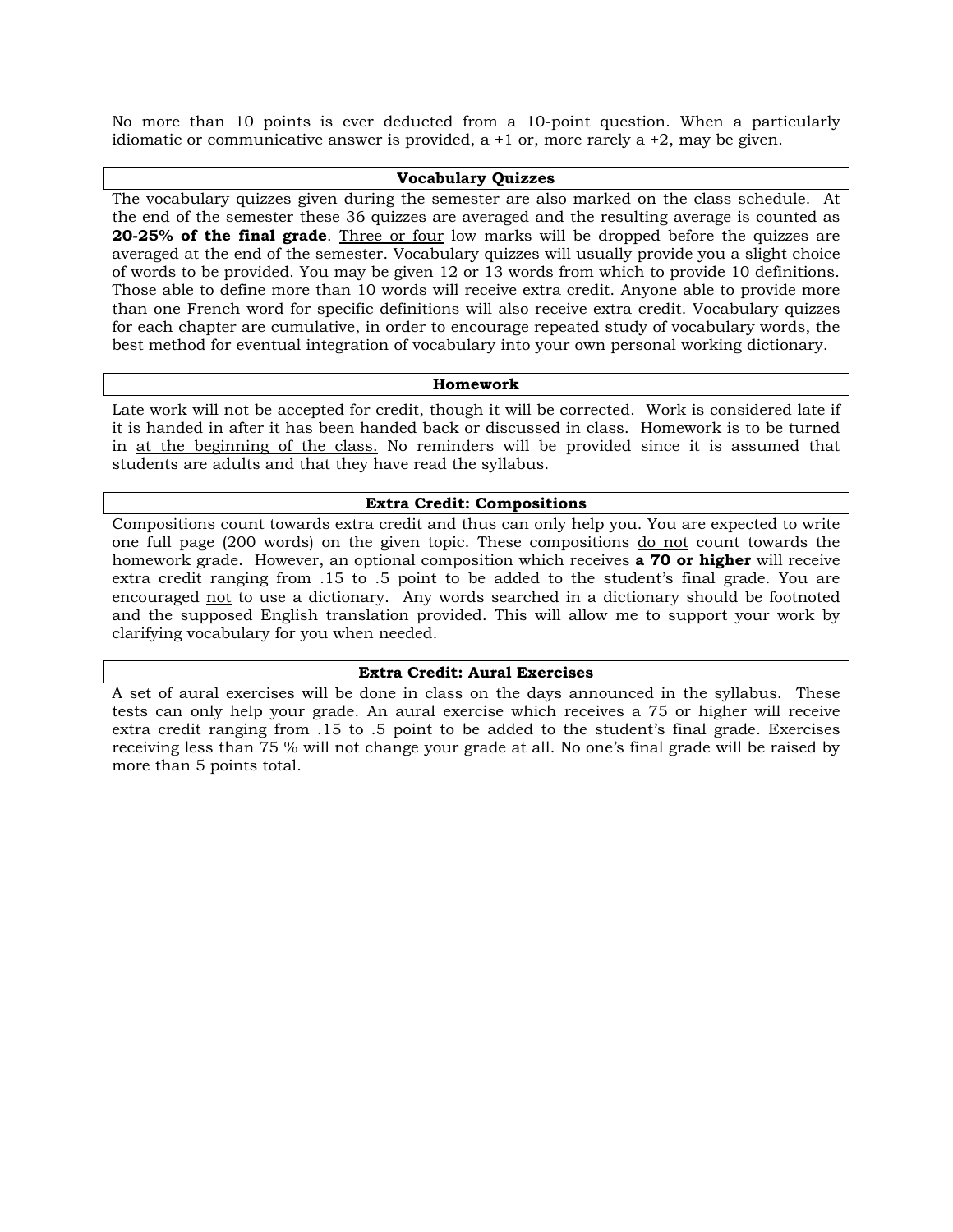| <b>DATE</b>   | <b>EN CLASSE</b>                                 | <b>A ETUDIER</b> | <b>DEVOIRS</b>            |
|---------------|--------------------------------------------------|------------------|---------------------------|
| Week #1       | Chapitre 9 : Vocabulaire                         |                  |                           |
| le 8 janv.    | (A l'aéroport, A la gare, En route)              |                  |                           |
|               | Le verbe conduire                                |                  |                           |
| le 9 janv.    | Depuis et pendant                                | pp. 232-233      | Cahier d'exercices        |
|               | Train + Vélo                                     | pp. 235-236      | (CDE) 1-3                 |
|               |                                                  |                  |                           |
| le 11 janv.   | L'imparfait                                      | p. 237-239       | <b>CDE 4-6</b>            |
|               | <b>VOCAB 1</b> (9: substantifs $+$ mots et       | pp. 244, 256     |                           |
|               | expressions divers) (51)                         | Lecture 234      |                           |
|               |                                                  |                  |                           |
| Week #2       | Adverbes affirmatifs et négatifs                 | pp. 240-243      | <b>CDE 7-9</b>            |
| le $14$ janv. | Lecture 254                                      | Lecture 254      |                           |
|               | QUIZ1                                            |                  |                           |
| le 16 janv.   | Les pronoms affirmatifs et négatifs              | pp. 246-249      | CDE 10-12                 |
|               | <b>VOCAB 2</b> (Chapitre 9) $(75)$               | Reportage 245    | Rédaction 1: Un           |
| le 18 janv.   | Chapitre 10: Vocabulaire                         | pp. 249-251      | voyage idéal<br>CDE 13-16 |
|               | (nouvelles technologies et médias)               | pp.260-264       |                           |
|               | VOCAB 3 (10: Technologie et                      |                  |                           |
|               | Poste) (48)                                      |                  |                           |
|               |                                                  |                  |                           |
| Week #3       | Les verbes de la communication                   | pp. 265-268      | <b>CDE 17-18</b>          |
| le $23$ janv. | Les pronoms d'objet direct                       |                  |                           |
|               | QUIZ <sub>2</sub>                                |                  |                           |
| le $25$ janv. | Les pronoms d'objet direct                       | pp. 272, 283     | <b>CDE 19-21</b>          |
|               | <b>VOCAB 4</b> (Chapitre 10) $(116)$             | pp. 268-271      |                           |
|               |                                                  | Reportage 273    |                           |
|               |                                                  |                  |                           |
| Week #4       | L'accord du participe passé                      | p. 273           | CDE 22-24                 |
| le $28$ janv. | Les verbes voir, croire et recevoir              | Lecture 280      |                           |
|               | QUIZ <sub>3</sub>                                |                  |                           |
| le 30 janv.   | Chapitre 11: Vocab (La ville)                    | pp. 274-275      | <b>CDE 25-27</b>          |
|               | Le passé composé et l'imparfait                  | pp. 276-278      |                           |
| le 1er fév.   | Les pronoms d'objet indirect                     | p. 288           | CDE 28-31                 |
|               | LABO <sub>1</sub>                                | p. 292-293       | Rédaction 2: La           |
|               | <b>VOCAB 5</b> (11: substantifs,                 | Reportage 301    | communication             |
|               | expressions temporelles) (37)                    |                  |                           |
| Week #5       |                                                  |                  |                           |
|               | Les pronoms d'objet indirect                     | pp. 297-299      | CDE 32-34                 |
| le 4 fév.     | Savoir et connaître (intro)<br>QUIZ <sub>4</sub> | pp. 300, 314     |                           |
| le 6 fév.     | Savoir et connaître (uses)                       | pp. 302-305      | <b>CDE 35-37</b>          |
|               | Les pronoms $y$ et $en$                          | Lecture 312      |                           |
| le 8 fév.     | Les pronoms directs et indirects                 | pp.306-309       | <b>CDE 38-40</b>          |
|               | <b>VOCAB 6</b> (Chapitre 11) $(69)$              |                  | Rédaction 3: La           |
|               |                                                  |                  | ville /la campagne        |
|               |                                                  |                  |                           |

# **EMPLOI DU TEMPS: FRE 102 Printemps 2019**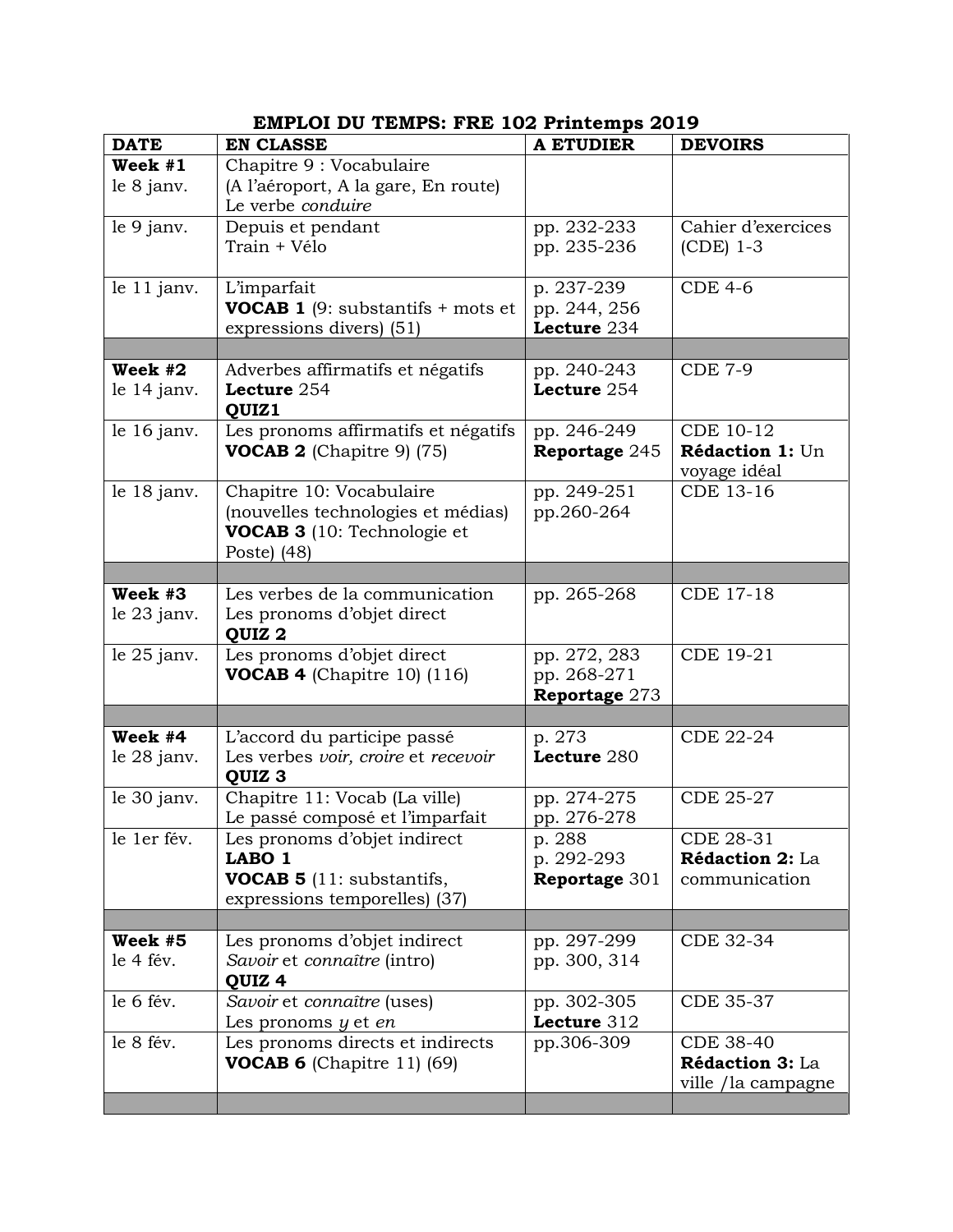| Week #6                  | Chapitre 12: Vocab (Les                                     | pp. 319-322                 | <b>CDE 41-42</b>                  |
|--------------------------|-------------------------------------------------------------|-----------------------------|-----------------------------------|
| le 11 fév.               | monuments, œuvres d'art)                                    |                             |                                   |
|                          | Les verbes suivre et vivre                                  |                             |                                   |
|                          | QUIZ <sub>5</sub>                                           |                             |                                   |
| le 13 fév.               | Les pronoms toniques                                        | pp. 323-324                 | <b>CDE 43-44</b>                  |
|                          | La place des pronoms                                        | Reportage 333               |                                   |
|                          | LABO <sub>2</sub>                                           |                             |                                   |
| le 15 fév.               | Les verbes suivis d'un infinitif                            | Lecture 343                 | <b>CDE 45-47</b>                  |
|                          | Révision des pronoms                                        | pp. 325-327                 |                                   |
|                          | <b>VOCAB 7</b> (12: les verbes et les                       | pp. 328-331                 |                                   |
|                          | adjectifs) (49)                                             |                             |                                   |
| Week #7                  | Les adverbes                                                |                             | <b>CDE 48-50</b>                  |
| le 18 fév.               |                                                             | pp. 334-336                 |                                   |
| le 20 fév.               | QUIZ <sub>6</sub><br>Pronoms                                | pp. 332, 345<br>pp. 337-340 | <b>CDE 51-52</b>                  |
|                          | <b>VOCAB 8</b> (Chapitre 12) $(102)$                        |                             |                                   |
| le 22 fév.               | Chapitre 13: Vocabulaire (L'amour                           | pp. 352-355                 | <b>CDE 53-54</b>                  |
|                          | et le mariage, Le corps,                                    | p. 373                      | Rédaction 4: La                   |
|                          | La routine)                                                 |                             | France en 7 jours                 |
|                          |                                                             |                             |                                   |
| Week #8                  | Les verbes pronominaux                                      | p. 356-357                  | <b>CDE 55-56</b>                  |
| le 25 fév.               | (réfléchi et réciproque)<br>QUIZ 7                          | p. 359                      |                                   |
|                          |                                                             |                             |                                   |
| le 27 fév.               | Les verbes pronominaux                                      | <b>Reportage 363</b>        | CDE 57-59                         |
|                          | Les idiomatiques                                            |                             |                                   |
|                          | LABO <sub>3</sub>                                           |                             |                                   |
| le 1er mars              | Les pronominaux au passé                                    | pp. 360-361                 | CDE 60-62                         |
|                          | composé et a la forme impérative                            | Lecture 370                 | Rédaction 5: Une                  |
|                          | <b>VOCAB 9</b> (13: verbes, adjectifs,<br>expressions) (50) |                             | journée typique/<br>La vie idéale |
|                          |                                                             |                             |                                   |
| Week #9                  | Révision                                                    | pp. 362, 372                | CDE 63-64                         |
| le 11 mars               | VOCAB 10 (Chapitre 13) (94)                                 | pp. 364-368                 |                                   |
| le 13 mars               | Chapitre 14: Vocabulaire (Au                                | p. 376-380                  | CDE 65-66                         |
|                          | travail, A la banque, ouvrir)                               | Reportage 389               |                                   |
|                          | QUIZ 8                                                      |                             |                                   |
| le 15 mars               | Le futur simple                                             |                             | CDE 67                            |
|                          | LABO <sub>4</sub>                                           |                             |                                   |
|                          | VOC 11 (14: professions, verbes)                            |                             |                                   |
|                          | (63)                                                        |                             |                                   |
|                          |                                                             |                             |                                   |
| Week $#10$<br>le 18 mars | Les pronoms relatifs<br>QUIZ <sub>9</sub>                   | pp. 382-387<br>Lecture 400  | <b>CDE 68-70</b>                  |
| le 20 mars               | Les pronoms relatifs                                        | pp. 390-394                 | <b>CDE 71-72</b>                  |
|                          | Conversation                                                |                             | Rédaction 6: La<br>vie du travail |